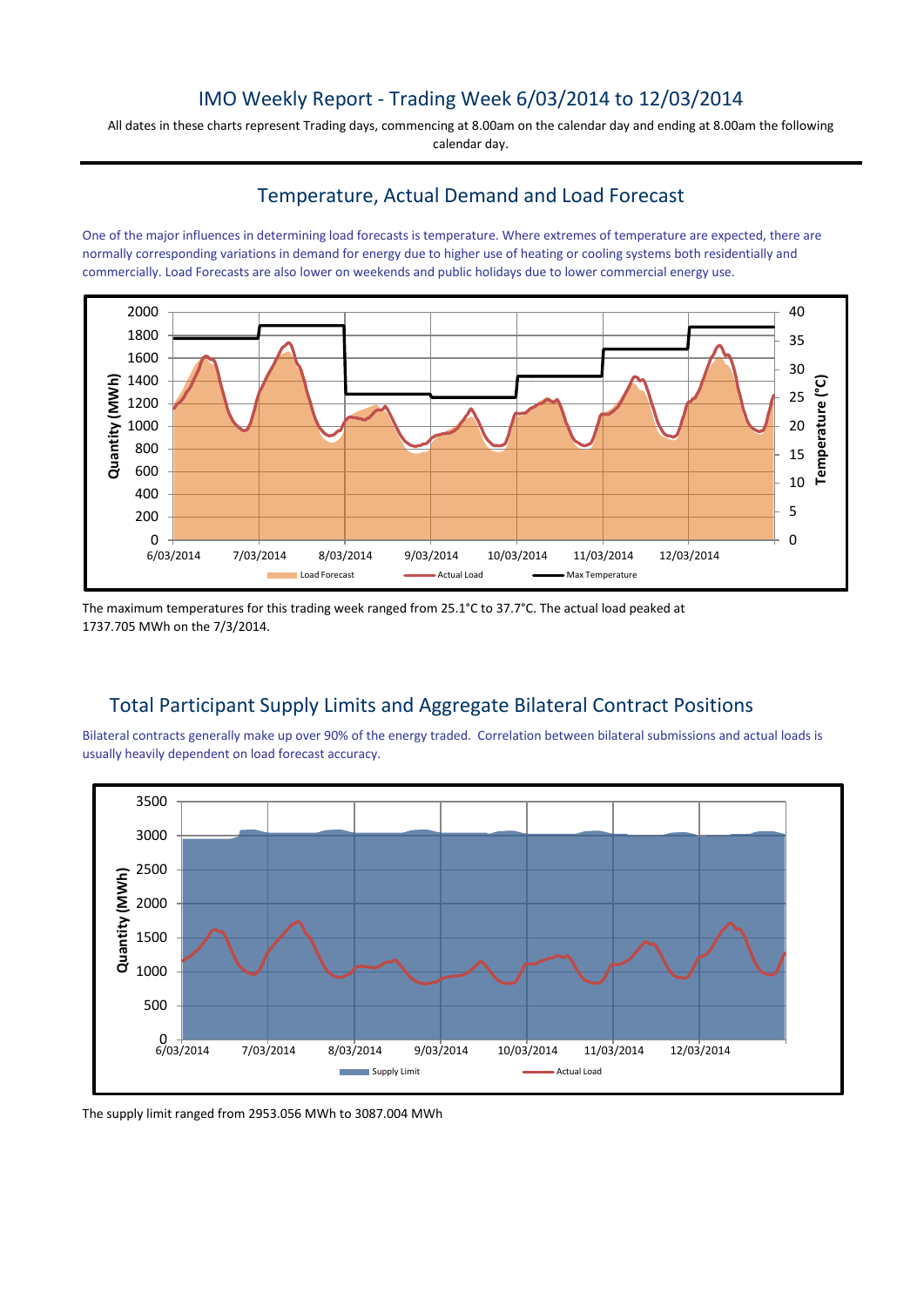#### Net Balancing Market Trades

Bilateral contracts and STEM trading are generally based on the forecast energy requirements of Participants. When the forecast requirements are higher or lower than the actual requirements for a day, this Market energy must be bought and sold in the balancing mechanism. This graph shows the estimated net balancing trades.



The majority of the balancing activity this week occurred within Balancing Demand. The maximum balancing demand for the week reached 122.173 MWh on the 23/4/2014. The maximum balancing supply for the week reached -136.078 MWh on the 21/4/2012.

# Total Traded Energy

This chart represents a comparison between the total net energy that is traded in Bilateral Contracts, the STEM and the balancing mechanism. Balancing Supply represents cases in which the total contract position is greater than the demand and customers must supply energy back to balancing. Balancing Demand represents cases in which the total contract position is less than the demand and customers must purchase energy from balancing.



Total balancing supply equalled -4070.709 MWh whereas total balancing demand equalled 9909.371 MWh. The Total STEM Traded quantity was 8299.739 MWh, with the STEM Clearing Quantity ranging between 2.008 MWh and 59.468 MWh.